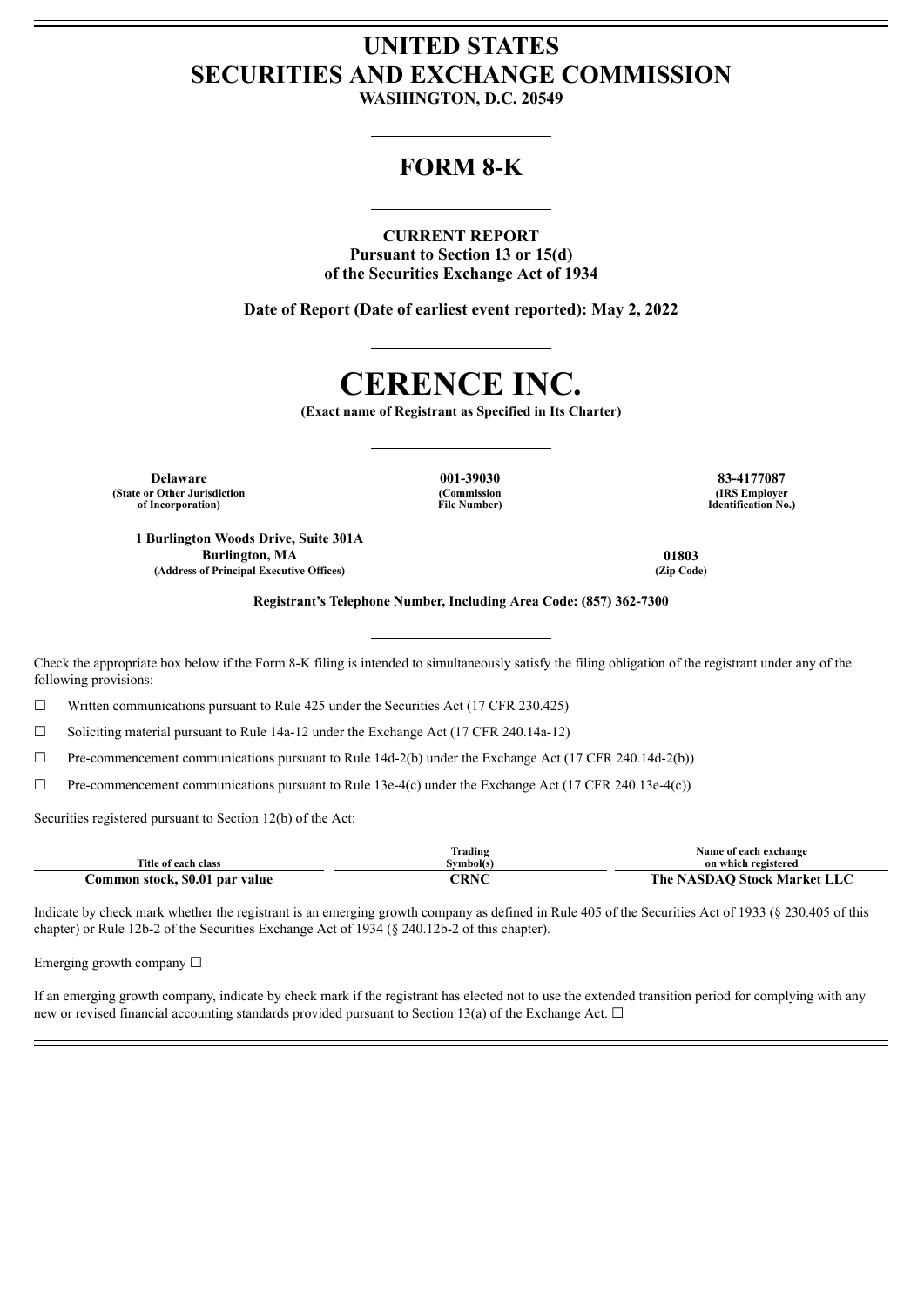## **Item 2.02 Results of Operations and Financial Condition.**

On May 6, 2022, Cerence Inc. (the "Company") issued a press release that included preliminary financial information for the quarter ended March 31, 2022. A copy of the related press release is furnished as Exhibit 99.1 to this Current Report on Form 8-K and is incorporated into this Item 2.02 by reference.

The information under this Item 2.02, including the press release attached hereto as Exhibit 99.1, is being furnished and shall not be deemed to be "filed" for the purposes of Section 18 of the Securities Exchange Act of 1934, as amended (the "Exchange Act"), or otherwise subject to the liabilities of that section, nor shall it be deemed incorporated by reference into any filing under the Securities Act of 1933, as amended, or the Exchange Act, regardless of any general incorporation language in such filing.

# Item 5.02 Departure of Directors or Certain Officers; Election of Directors; Appointment of Certain Officers; Compensatory Arrangements of **Certain Officers.**

### *Appointment of New Director*

On May 3, 2022, the Board of Directors (the "Board") of the Company expanded the size of the Board from seven to eight directors, and appointed Doug Davis as a member of the Board and as a member of the Compensation Committee of the Board, effective immediately. Mr. Davis will serve as a Class II director with a term expiring at the Company's annual meeting of stockholders in 2023 and until his successor is duly elected and qualified, or until his earlier resignation or removal.

Mr. Davis will receive an initial equity award grant with a target value of approximately \$125,000 in accordance with the Company's director compensation program. As a non-employee director, Mr. Davis is also entitled to receive an annual cash retainer of \$100,000 pro-rated for his start date. Mr. Davis will otherwise participate in the Company's director compensation program in the same manner as other non-employee directors.

The Company also will enter into an indemnification agreement with Mr. Davis in connection with his appointment to the Board, which is in substantially the same form as that entered into with the other directors of the Company. There are no other arrangements or understandings between Mr. Davis and any other persons pursuant to which he was selected as a director. Additionally, Mr. Davis has no direct or indirect material interest in any transaction required to be disclosed pursuant to Item 404(a) of Regulation S-K.

# *Chief Financial Of icer Transition*

On May 4, 2022, the Board appointed Thomas Beaudoin as Executive Vice President and Chief Financial Officer (and, in such capacity, the "principal financial officer" and "principal accounting officer" of the Company), effective May 5, 2022. Since 2019, Mr. Beaudoin has served as a director of the Company.

Mr. Beaudoin, age 68, served as Chief Transformation Officer at Qualifacts Systems Inc. and Credible Inc. from April 2021 through April 2022. Previously, he served as Executive Vice President, Business Transformation of Nuance Communications Inc. ("Nuance") from 2017 until 2020 and was responsible for leading efforts to align and fully leverage technologies within Nuance's key vertical markets, and drive growth while improving margins and cost structure. Prior to re-joining Nuance in 2017, Mr. Beaudoin held several executive leadership roles, including CFO of SimpliVity Corp. (now HPE SimpliVity) from 2015 to 2017; and Executive Vice President and CFO of Nuance from 2008 to 2015. Mr. Beaudoin holds a B.S.B.A. degree and an M.B.A. from Babson College.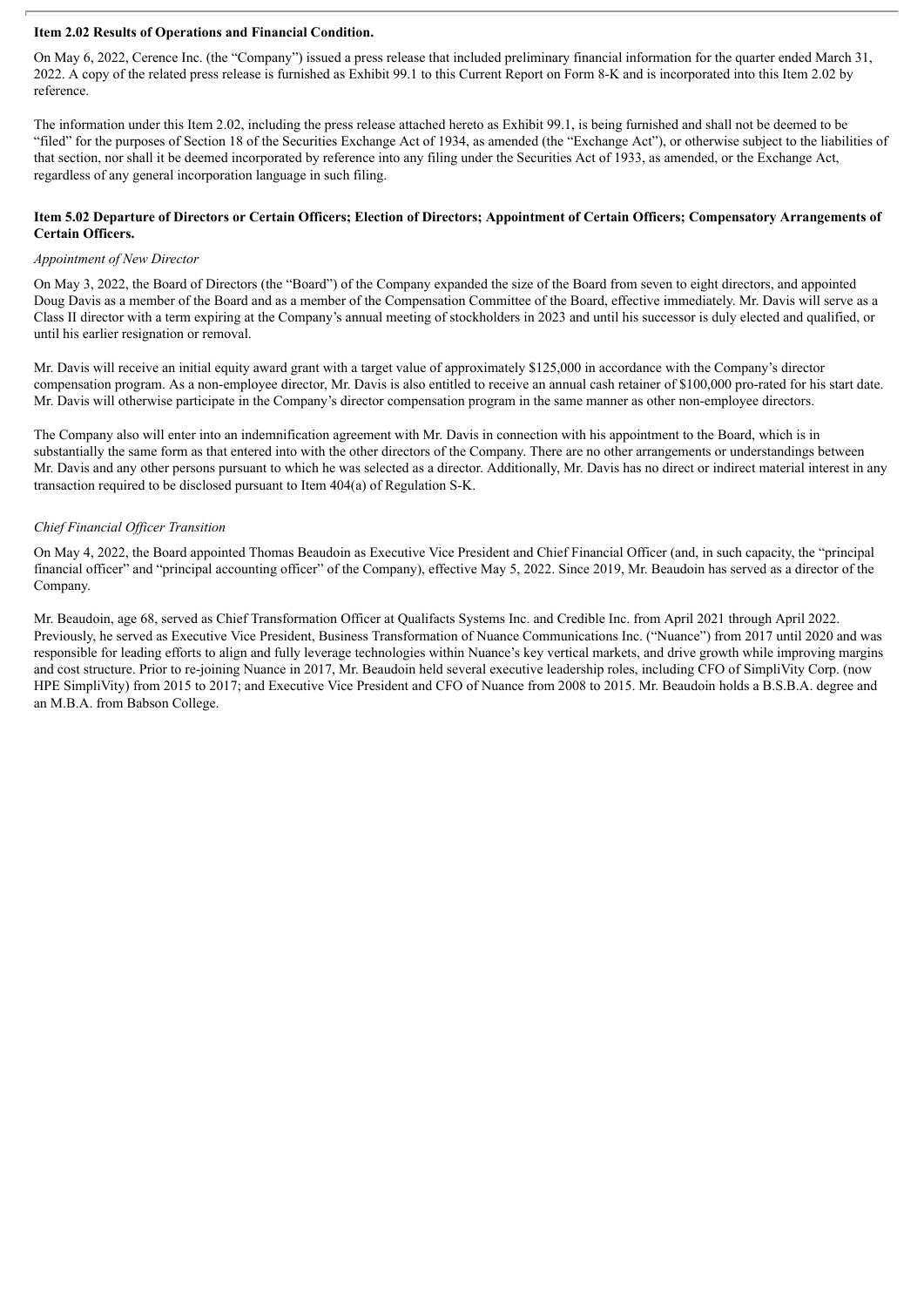Mr. Beaudoin will receive an annual base salary of \$475,000. In addition, Mr. Beaudoin will be eligible to participate in the Company's Short Term Incentive Plan with a target opportunity equal to 75% of his base salary. In connection with his appointment, Mr. Beaudoin will receive an initial equity award with a target aggregate value of \$2.5 million. Such award will consist of 50% time-based restricted stock units and 50% performance-based restricted stock units. The time-based restricted stock units will vest in three equal installments on each of May 5, 2023, May 5, 2024 and May 5, 2025, in each case subject to Mr. Beaudoin's continued service with the Company through the applicable vesting date and the terms and conditions set forth in the applicable equity incentive plan and award agreement. The performance-based restricted stock units will be earned based on the Company's performance upon the completion of each of fiscal year 2022, 2023 and 2024 with one-third of the total performance-based restricted stock units eligible to be earned for each fiscal year, subject to Mr. Beaudoin's continued service with the Company through such vesting date and the terms and conditions set forth in the applicable equity incentive plan and award agreement.

In connection with his appointment, Mr. Beaudoin will enter into a change of control and severance agreement with the Company (the "Severance Agreement") that provides for an initial three-year term and for automatic renewal of additional one-year terms unless either party provides timely notice of non-renewal. In the event of a "change of control" (as defined in the Severance Agreement), the term of the Severance Agreement will automatically extend until the one-year anniversary of the date of the change of control. The Severance Agreement provides that in the event that Mr. Beaudoin's employment is terminated by the Company other than for "cause" (as defined in the Severance Agreement) and for a reason other than due to his death or "disability" (as defined in the Severance Agreement) outside of the one-year period following a change of control, Mr. Beaudoin will be eligible to receive: (i) a payment equal to 100% of his annual base salary then in effect, payable in twelve equal installments; (ii) a lump sum payment equal to 100% of his target bonus and a pro-rated percentage of his target bonus for the fiscal year in which the termination occurs; (iii) vesting of the portion of his time-based equity awards that would have vested in the twelve months following the termination date; (iv) vesting of the earned portion of any performance-based equity awards for which the performance period is complete as of the termination date and the opportunity under certain circumstances to earn a pro rata portion of any performance-based awards with a single three-year performance period for which the performance period is not complete as of the termination date based on actual performance at the end of the performance period; and (v) up to twelve months of monthly COBRA premiums (at the coverage levels in effect for active employees of the Company).

If Mr. Beaudoin's employment is terminated by the Company other than for cause and for a reason other than due to his death or disability or he resigns for "good reason" (as defined in the Severance Agreement) within one year following a change of control, he will instead be eligible to receive: (i) a lump sum payment equal to 150% of his annual base salary then in effect (or, if greater, as in effect immediately prior to the change of control); (ii) a lump sum payment equal to 150% of his target bonus for the year in which the termination occurs (or, if greater, as in effect immediately prior to the change of control) and a pro-rated percentage of his target bonus for the fiscal year in which the termination occurs (or, if greater, as in effect immediately prior to the change of control); (iii) accelerated vesting of 100% of his unvested time-based equity awards; (iv) accelerated vesting of any performance-based equity awards based on actual performance through the termination date, if measurable, and based upon target performance if performance is not measurable as of the termination date; and (v) up to 18 months of monthly COBRA premiums (at the coverage levels in effect for active employees of the Company). In the event that Mr. Beaudoin's employment is terminated due to death or disability, he will be eligible to receive accelerated vesting of 100% of his unvested time-based equity awards, 100% of the earned portion of any performance-based equity awards for which the performance period is complete, and the opportunity under certain circumstances to earn a pro rata portion of any performance-based awards with a single three-year performance period for which the performance period is not complete as of the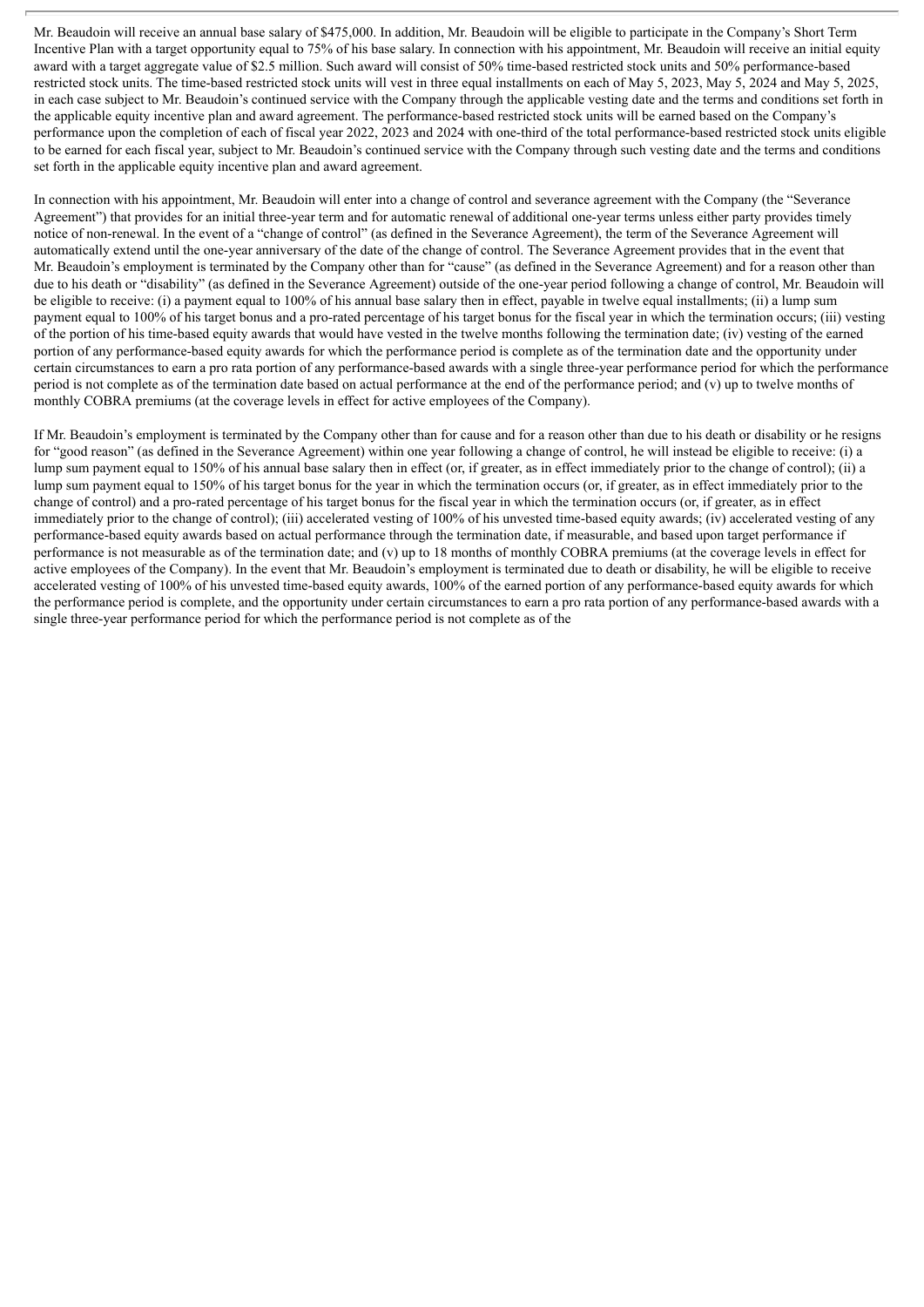termination date based on actual performance at the end of the performance period. To receive the foregoing severance payments and benefits, except in the case of a termination due to death, Mr. Beaudoin is required to enter into a separation and release agreement in favor of the Company.

There are no other arrangements or understandings between Mr. Beaudoin and any other persons pursuant to which he was appointed as Executive Vice President and Chief Financial Officer of the Company, and Mr. Beaudoin has no family relationships with any of the executive officers or directors of the Company. Additionally, Mr. Beaudoin has no direct or indirect material interest in any transaction required to be disclosed pursuant to Item 404(a) of Regulation S-K.

Mr. Beaudoin replaces Marc Montagner, former Executive Vice President and Chief Financial Officer of the Company, who resigned from the Company on May 2, 2022. Mr. Montagner advised the Company that his decision to resign did not involve any disagreement with the Company on any matter relating to its accounting policies or internal controls.

#### **Item 9.01. Financial Statements and Exhibits.**

(d) Exhibits

| Exhibit<br><b>Number</b> | <b>Description</b>                                                          |
|--------------------------|-----------------------------------------------------------------------------|
| 99.1                     | Press Release issued by Cerence Inc. on May 6, 2022 (furnished herewith)    |
| 104                      | Cover Page Interactive Data File (embedded within the Inline XBRL document) |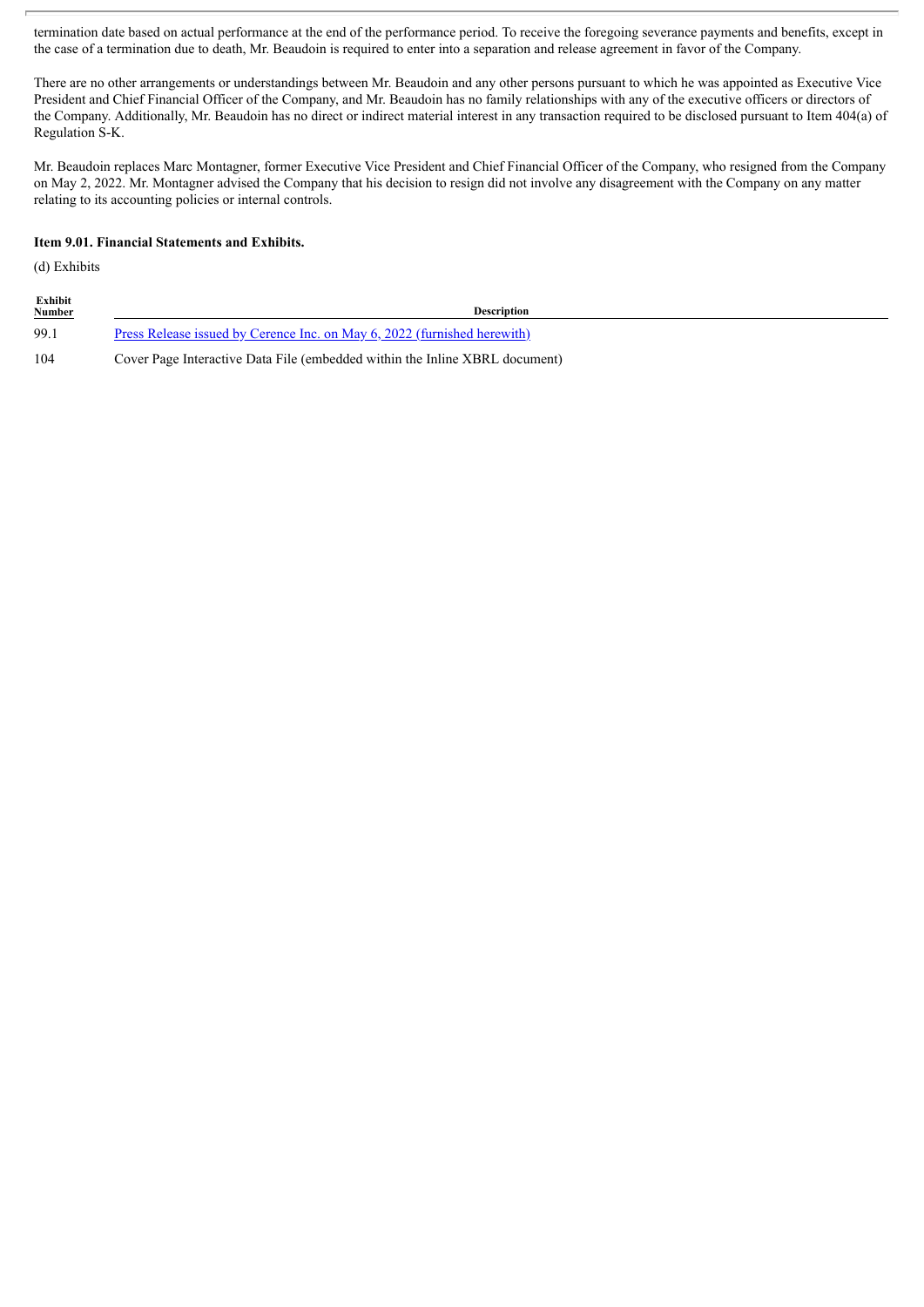Pursuant to the requirements of the Securities Exchange Act of 1934, the registrant has duly caused this report to be signed on its behalf by the undersigned thereunto duly authorized.

Cerence Inc.

Date: May 6, 2022 By: /s/ Stefan Ortmanns

Name: Stefan Ortmanns Title: Chief Executive Officer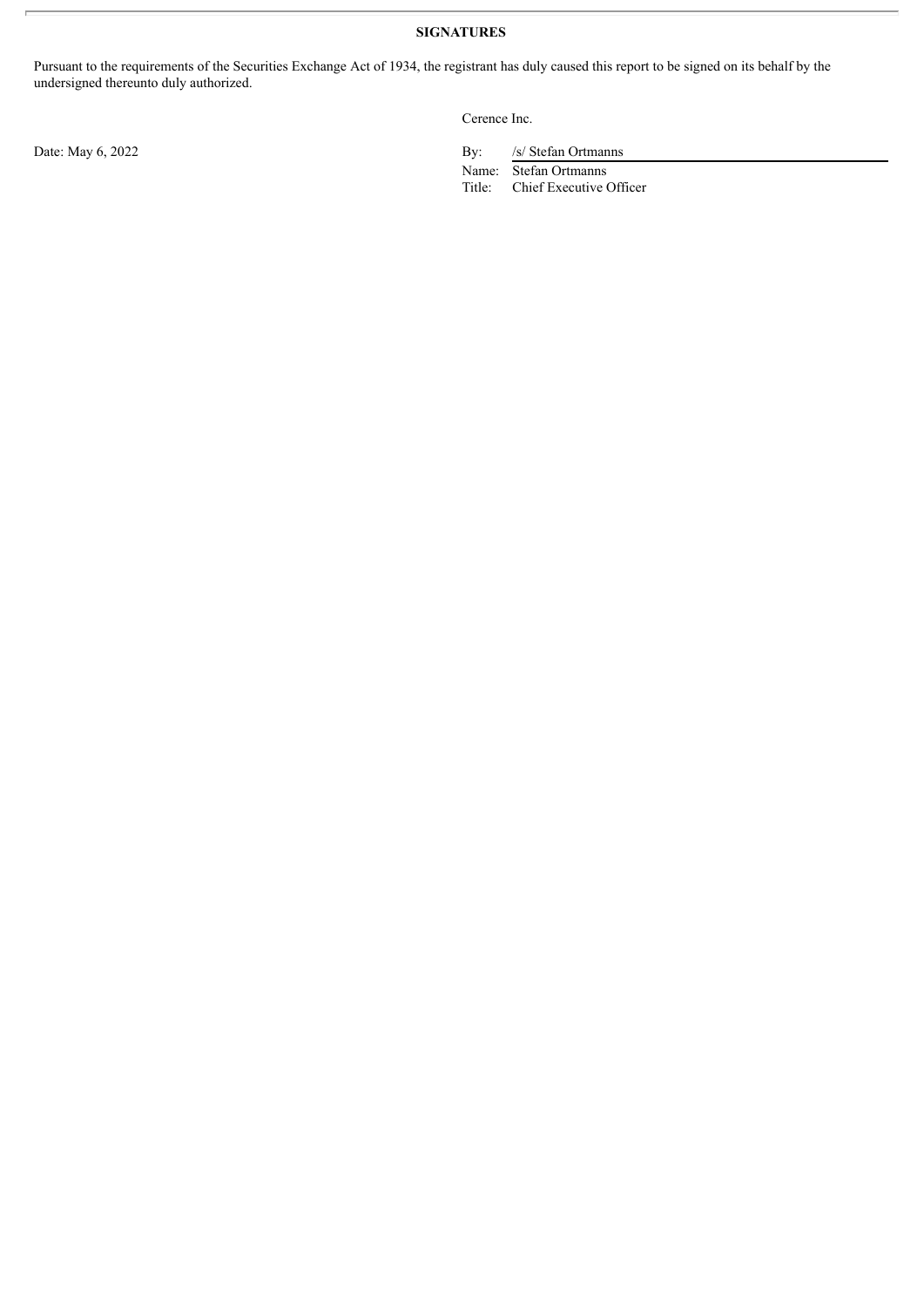# **Cerence Announces New Appointments to Strengthen Leadership Team**

- *Appoints Current Board Member and Industry Veteran Tom Beaudoin as New EVP & CFO*
- *Adds Former Intel Executive and Automated Driving Leader Doug Davis to Board*

<span id="page-5-0"></span>cerence<sup>®</sup>

• *Provides Preliminary Financial Results, Af irms Full Year Fiscal 2022 Guidance*

**BURLINGTON, Mass., May 6, 2022** – Cerence Inc. (NASDAQ: CRNC), AI for a world in motion, today announced that Tom Beaudoin has been appointed Executive Vice President and Chief Financial Officer, effective immediately. Mr. Beaudoin is a Cerence director and an industry veteran with nearly 40 years of relevant financial and industry experience.

"With his deep knowledge of the automotive industry, software markets, and Cerence, and as a public company CFO for nearly two decades, Tom is expected to bring immediate and long-lasting value to Cerence, its operations, and finance function," said Stefan Ortmanns, Chief Executive Officer, Cerence.

Beaudoin has served on Cerence's board since October 2019 and is the former CFO and Chief Transformation Officer of Nuance Communications, where he led the Cerence spin-off. Most recently, he served as Chief Transformation Officer of Qualifacts. Previously, Mr. Beaudoin served as Chief Financial Officer for SimpliVity, where he helped orchestrate its successful sale to Hewlett Packard Enterprise, and served as Executive Vice President and CFO at Nuance for seven years, where he led all financial, IT and administrative functions. He earned both his Bachelor of Arts and Master of Business Administration degrees from Babson College.

"I am excited to take on this opportunity," said Tom Beaudoin. "I know Cerence, the team and the market extremely well and have strong conviction in the many opportunities that lie ahead for the business. I look forward to broadening my work with leadership and the board as we focus on our goal of realizing the full potential for Cerence."

Mr. Beaudoin replaces Marc Montagner, who resigned from the company. Mr. Montagner advised the company that his decision to resign did not involve any disagreement with the company on any matter relating to its accounting policies or internal controls.

#### **Former Intel Executive and Influential Automated Driving Leader Joins Cerence Board**

Cerence today also announced that Doug Davis has been appointed to Cerence's board as an independent director. With Mr. Davis's appointment, Cerence's board will increase from seven to eight directors. Mr. Davis most recently served as Senior Vice President of Intel's Automated Driving Group, where he formed the company's automated driving business, established Intel as a leading supplier of chip technology for autonomous vehicles, and led the company's acquisition of Mobileye.

#### **Contact Information**

**Investors:** Rich Yerganian | Tel: 617-987-4799 | Email: richard.yerganian@cerence.com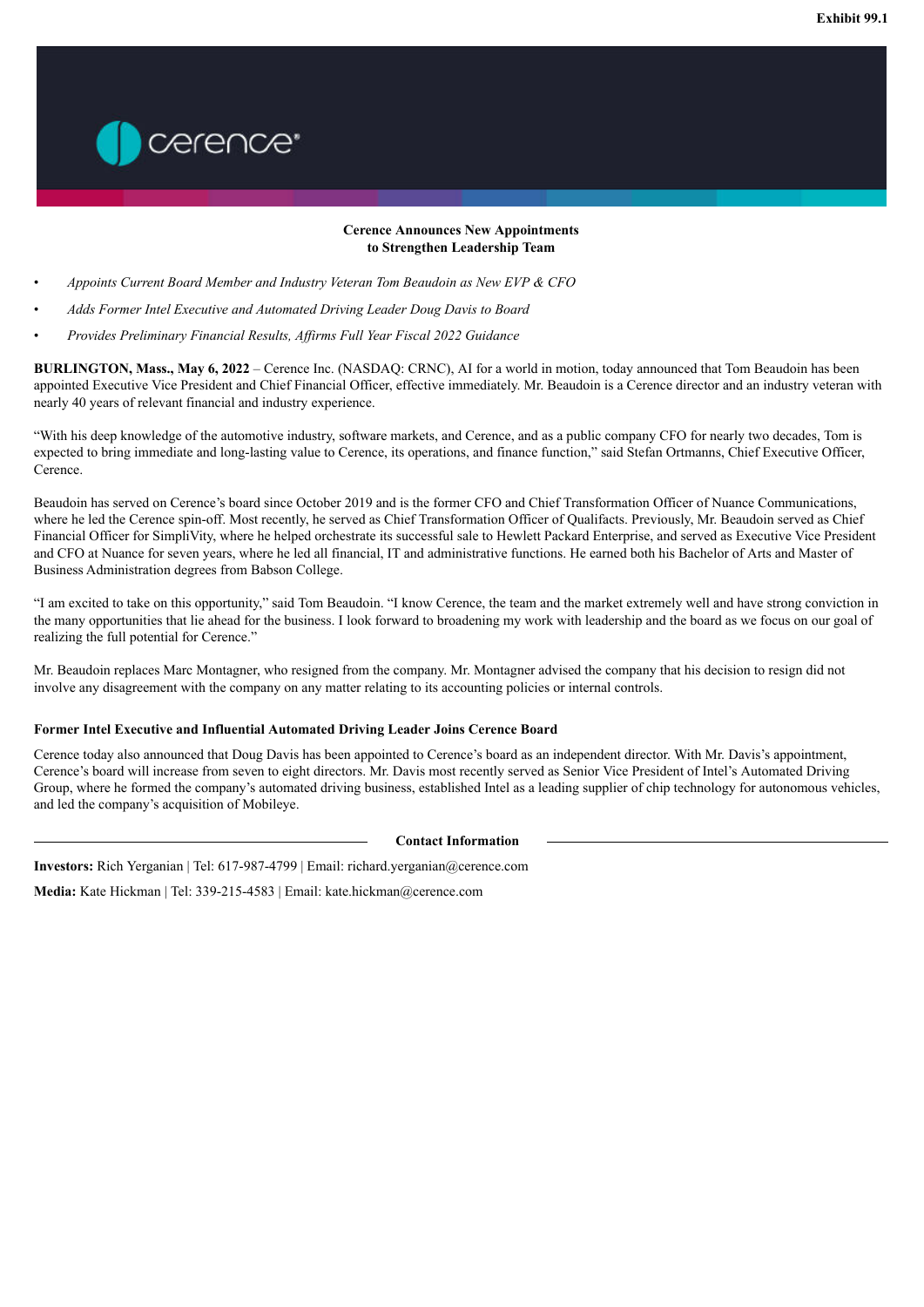

"Doug is a renowned and respected leader within the automotive, autonomous driving and IoT industries, having had an impressive career at Intel Corporation for the last 35 years," said Arun Sarin, Chairman of Cerence's board. "Doug has built deep relationships with nearly every major automotive OEM, automotive technology innovators, and Tier 1 suppliers, and we greatly look forward to leveraging his vast expertise."

Prior to his role as head of the Automated Driving Group, Mr. Davis served as Senior Vice President of Intel's IoT Group, where he was responsible for the embedded computing business and alignment of IoT technologies across Intel. Mr. Davis currently serves on two public company boards as an independent director. Since 2019, he has been a director for Verra Mobility, serving on the Nominating and Governance and Compensation committees. In 2021, he joined the Oshkosh board and serves on the Audit and Human Resources committees.

"I am thrilled to join the Cerence Board of Directors at this exciting time in the company's history," said Doug Davis. "I am passionate about Cerence's vision for a safer, more enjoyable journey for everyone, and I look forward to helping Cerence take advantage of the myriad of opportunities to transform the automotive and digital cabin experience."

#### **Company Provides Preliminary Q2 Fiscal 2022 Results and Affirms Fiscal Year 2022 Guidance**

In conjunction with today's leadership announcements, the company announced preliminary results for the second quarter of fiscal year 2022 and affirmed its previous fiscal year 2022 guidance issued on February 7, 2022.

Based on preliminary financial data for its fiscal second quarter 2022, Cerence expects to report:

- Revenue between \$85.5 million and \$86.5 million
- Bookings of \$448.1 million in the first half of 2022
- GAAP net income between (\$0.02) and (\$0.01) per share
- Non-GAAP net income between \$0.32 and \$0.33 per diluted share
- Adjusted EBITDA between \$23.4 million and \$24.5 million
- GAAP gross margin between 71.5% and 72.0%
- Non-GAAP gross margin between 74.4% and 75.0%

On February 7, 2022, Cerence provided guidance for its fiscal second quarter 2022 of revenue between \$82 million and \$86 million; GAAP net income between \$0.03 and \$0.06 per share; non-GAAP net income between \$0.31 and \$0.38 per share; adjusted EBITDA between \$22 million and \$26 million; GAAP gross margin between 71% and 73%; and non-GAAP gross margin between 74% and 75%.

These preliminary results are subject to change until the company reports its full second quarter fiscal 2022 financial results which is scheduled for Tuesday, May 10, 2022.

#### **Contact Information**

**Investors:** Rich Yerganian | Tel: 617-987-4799 | Email: richard.yerganian@cerence.com **Media:** Kate Hickman | Tel: 339-215-4583 | Email: kate.hickman@cerence.com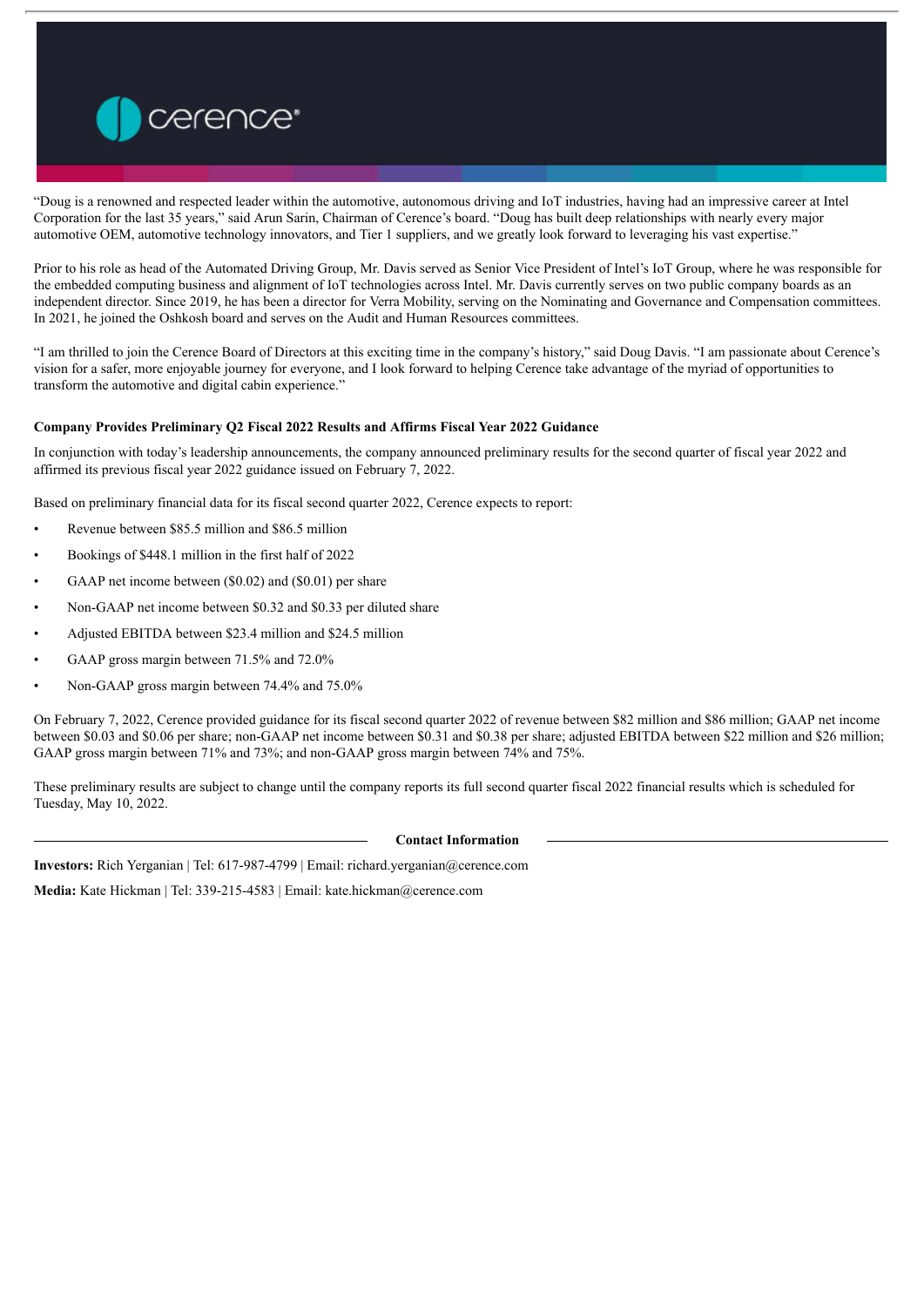

#### **Discussion of Non-GAAP Financial Measures**

We believe that providing the non-GAAP information in addition to the GAAP presentation, allows investors to view the financial results in the way management views the operating results. We further believe that providing this information allows investors to not only better understand our financial performance, but more importantly, to evaluate the efficacy of the methodology and information used by management to evaluate and measure such performance. The non-GAAP information should not be considered superior to, or a substitute for, financial statements prepared in accordance with GAAP.

We utilize a number of different financial measures, both GAAP and non-GAAP, in analyzing and assessing the overall performance of the business, for making operating decisions and for forecasting and planning for future periods. While our management uses these non-GAAP financial measures as a tool to enhance their understanding of certain aspects of our financial performance, our management does not consider these measures to be a substitute for, or superior to, the information provided by GAAP financial statements.

Consistent with this approach, we believe that disclosing non-GAAP financial measures to the readers of our financial statements provides such readers with useful supplemental data that, while not a substitute for GAAP financial statements, allows for greater transparency in the review of our financial and operational performance. In assessing the overall health of the business during the three months ended March 31, 2022, our management has either included or excluded the following items in general categories, each of which is described below.

#### *Adjusted EBITDA*

Adjusted EBITDA is defined as net income attributable to Cerence Inc. before net income (loss) attributable to income tax (benefit) expense, other income (expense) items, net, depreciation and amortization expense, and excluding acquisition-related costs, amortization of acquired intangible assets, stock-based compensation, and restructuring and other costs, net or impairment charges related to fixed and intangible assets and gains or losses on the sale of long-lived assets, if any. From time to time we may exclude from Adjusted EBITDA the impact of events, gains, losses or other charges (such as significant legal settlements) that affect the period-to-period comparability of our operating performance. Other income (expense) items, net include interest expense, interest income, and other income (expense), net (as stated in our Condensed Consolidated Statement of Operations). Our management and Board of Directors use this financial measure to evaluate our operating performance. It is also a significant performance measure in our annual incentive compensation programs.

#### *Restructuring and other costs, net.*

Restructuring and other charges, net include restructuring expenses as well as other charges that are unusual in nature, are the result of unplanned events, and arise outside the ordinary course of our business such as employee severance costs, costs for consolidating duplication facilities, and separation costs directly attributable to the Cerence business becoming a standalone public company.

#### *Acquisition-related costs, net.*

In the past, we have completed a number of acquisitions, which result in operating expenses, which would not otherwise have been incurred. We provide supplementary non-GAAP financial measures, which exclude certain transition, integration and other acquisition-related expense items resulting from acquisitions, to allow more accurate comparisons of the financial results to historical operations, forward looking guidance and the financial

#### **Contact Information**

**Investors:** Rich Yerganian | Tel: 617-987-4799 | Email: richard.yerganian@cerence.com **Media:** Kate Hickman | Tel: 339-215-4583 | Email: kate.hickman@cerence.com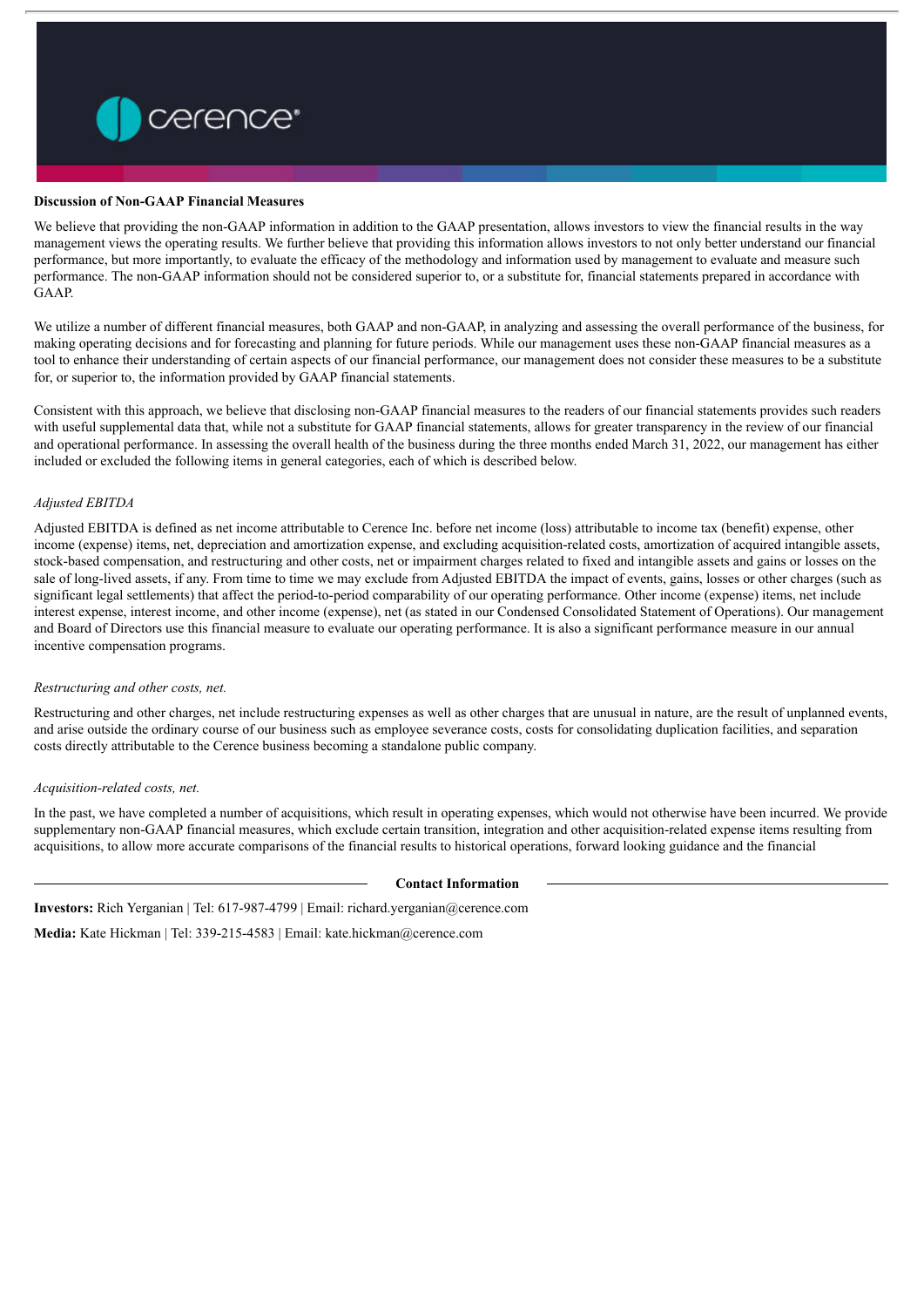

results of less acquisitive peer companies. We consider these types of costs and adjustments, to a great extent, to be unpredictable and dependent on a significant number of factors that are outside of our control. Furthermore, we do not consider these acquisition-related costs and adjustments to be related to the organic continuing operations of the acquired businesses and are generally not relevant to assessing or estimating the long-term performance of the acquired assets. In addition, the size, complexity and/or volume of past acquisitions, which often drives the magnitude of acquisition related costs, may not be indicative of the size, complexity and/or volume of future acquisitions. By excluding acquisition-related costs and adjustments from our non-GAAP measures, management is better able to evaluate our ability to utilize our existing assets and estimate the long-term value that acquired assets will generate for us. We believe that providing a supplemental non-GAAP measure, which excludes these items allows management and investors to consider the ongoing operations of the business both with, and without, such expenses.

These acquisition-related costs fall into the following categories: (i) transition and integration costs; (ii) professional service fees and expenses; and (iii) acquisition-related adjustments. Although these expenses are not recurring with respect to past acquisitions, we generally will incur these expenses in connection with any future acquisitions. These categories are further discussed as follows:

- i. Transition and integration costs. Transition and integration costs include retention payments, transitional employee costs, and earn-out payments treated as compensation expense, as well as the costs of integration-related activities, including services provided by third parties.
- ii. Professional service fees and expenses. Professional service fees and expenses include financial advisory, legal, accounting and other outside services incurred in connection with acquisition activities, and disputes and regulatory matters related to acquired entities.
- iii. Acquisition-related adjustments. Acquisition-related adjustments include adjustments to acquisition-related items that are required to be marked to fair value each reporting period, such as contingent consideration, and other items related to acquisitions for which the measurement period has ended, such as gains or losses on settlements of pre-acquisition contingencies.

#### *Amortization of acquired intangible assets.*

We exclude the amortization of acquired intangible assets from non-GAAP expense and income measures. These amounts are inconsistent in amount and frequency and are significantly impacted by the timing and size of acquisitions. Providing a supplemental measure which excludes these charges allows management and investors to evaluate results "as-if" the acquired intangible assets had been developed internally rather than acquired and, therefore, provides a supplemental measure of performance in which our acquired intellectual property is treated in a comparable manner to our internally developed intellectual property. Although we exclude amortization of acquired intangible assets from our non-GAAP expenses, we believe that it is important for investors to understand that such intangible assets contribute to revenue generation. Amortization of intangible assets that relate to past acquisitions will recur in future periods until such intangible assets have been fully amortized. Future acquisitions may result in the amortization of additional intangible assets.

#### **Contact Information**

**Investors:** Rich Yerganian | Tel: 617-987-4799 | Email: richard.verganian@cerence.com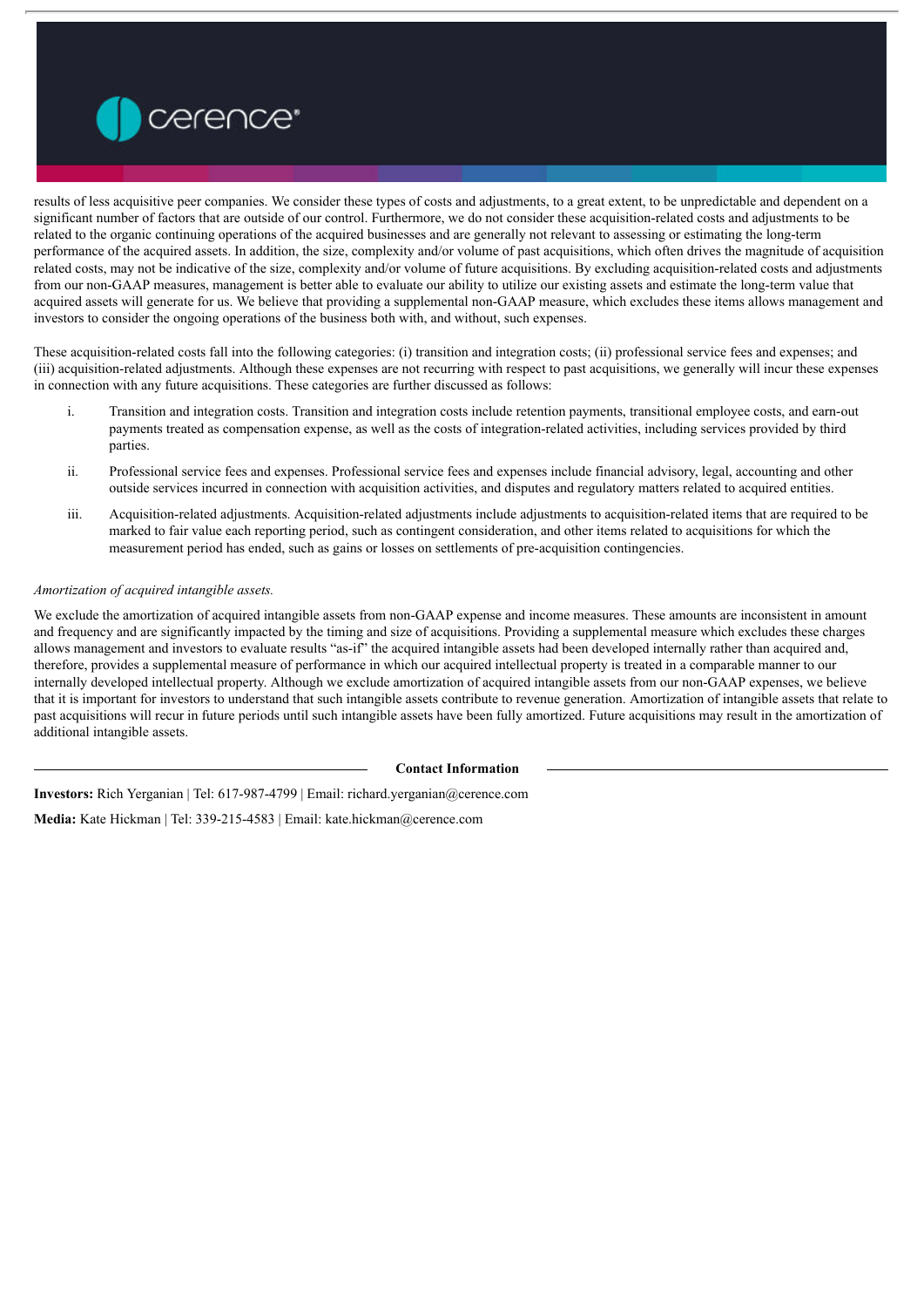

#### *Non-cash expenses.*

We provide non-GAAP information relative to the following non-cash expenses: (i) stock-based compensation; and (ii) non-cash interest. These items are further discussed as follows:

- i. Stock-based compensation. Because of varying valuation methodologies, subjective assumptions and the variety of award types, we exclude stock-based compensation from our operating results. We evaluate performance both with and without these measures because compensation expense related to stock-based compensation is typically non-cash and awards granted are influenced by the Company's stock price and other factors such as volatility that are beyond our control. The expense related to stock-based awards is generally not controllable in the short-term and can vary significantly based on the timing, size and nature of awards granted. As such, we do not include such charges in operating plans. Stock-based compensation will continue in future periods.
- ii. Non-cash interest. We exclude non-cash interest because we believe that excluding this expense provides management, as well as other users of the financial statements, with a valuable perspective on the cash-based performance and health of the business, including the current near-term projected liquidity. Non-cash interest expense will continue in future periods.

#### *Other expenses.*

We exclude certain other expenses that result from unplanned events outside the ordinary course of continuing operations, in order to measure operating performance and current and future liquidity both with and without these expenses. By providing this information, we believe management and the users of the financial statements are better able to understand the financial results of what we consider to be our organic, continuing operations. Included in these expenses are items such as other charges (credits), net, losses from extinguishment of debt, and changes in indemnification assets corresponding with the release of pre-spin liabilities for uncertain tax positions.

#### *Bookings.*

Bookings is defined as the amount of revenue we expect to earn from an agreement with our customers for products and services. To count as a booking, we expect there to be persuasive evidence of an arrangement, which may be evidenced by a legally binding document or documents, and that the collectability of the amounts payable under the arrangement are reasonably assured. The revenue we may actually recognize from our estimated bookings is subject to multiple factors, including but not limited to the timing of satisfying performance obligations, potential terminations, or changes in the scope of programs utilizing our technology and currency fluctuations. There is no comparable GAAP financial measure.

See the tables at the end of this press release for non-GAAP reconciliations to the most directly comparable GAAP measures.

### **About Cerence Inc.**

Cerence (NASDAQ: CRNC) is the global industry leader in creating unique, moving experiences for the mobility world. As an innovation partner to the world's leading automakers and mobility OEMs, it is helping advance the future of connected mobility through intuitive, powerful interaction between humans and their cars, two-wheelers, and even elevators, connecting consumers' digital lives to their daily journeys no matter where they are. Cerence's track record is built on more than 20 years of knowledge and more than 400 million cars shipped with Cerence technology. Whether it's connected cars, autonomous driving, e-vehicles, or buildings, Cerence is mapping the road ahead. For more information, visit www.cerence.com.

#### **Contact Information**

**Investors:** Rich Yerganian | Tel: 617-987-4799 | Email: richard.verganian@cerence.com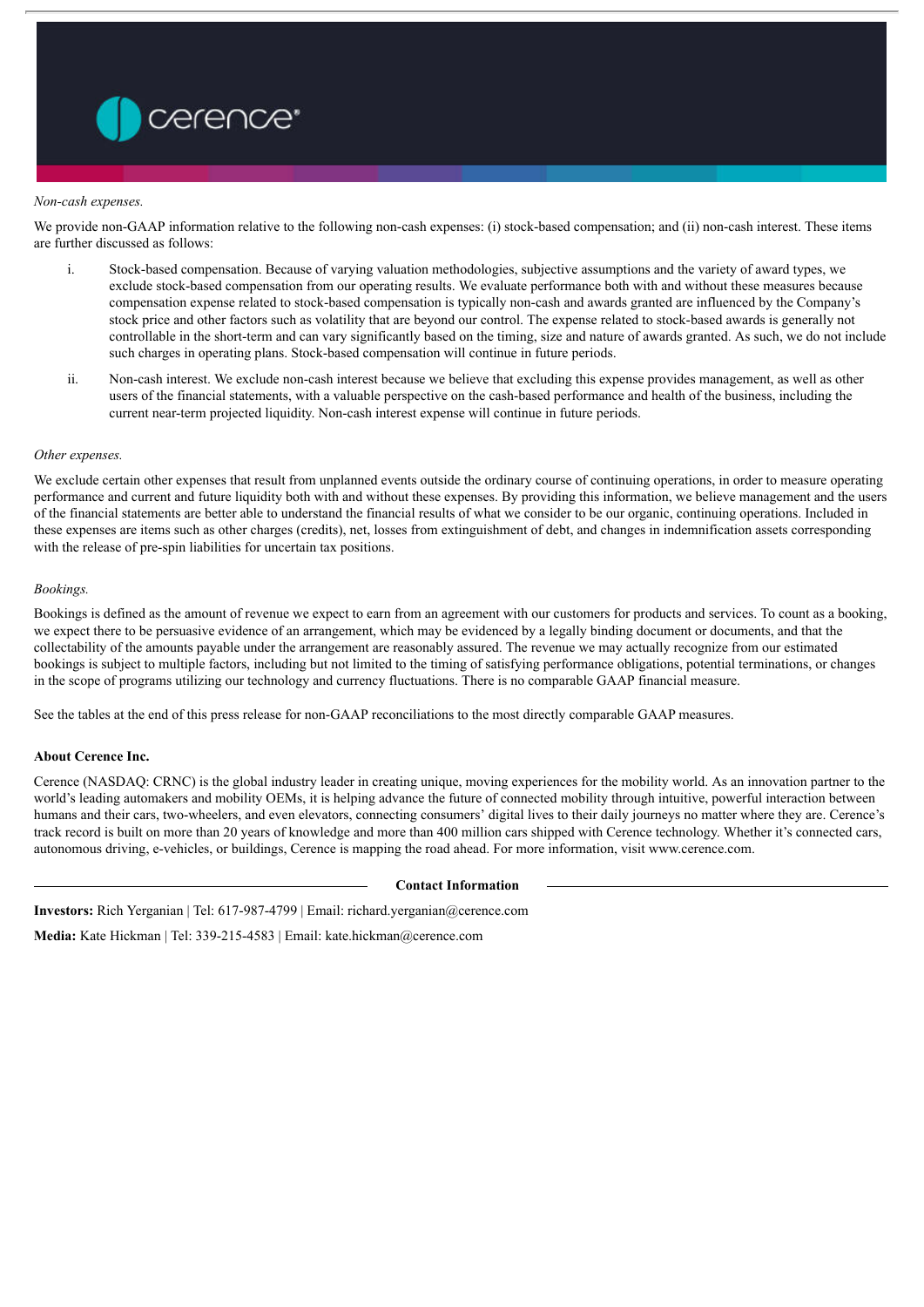

#### **Forward Looking Statements**

Statements in this press release that are not statements of historical fact, including statements regarding Cerence's preliminary results for the second quarter of fiscal year 2022 (which remain subject to change), the changes in Cerence's leadership team, future expectations (including, without limitation, fiscal year 2022 guidance), beliefs, goals, opportunities, plans or prospects, constitute forward-looking statements within the meaning of the Private Securities Litigation Reform Act of 1995. Any statements containing the words "believes," "plans," "anticipates," "expects," "intends" or "estimates" or similar expressions should also be considered to be forward-looking statements. Forward-looking statements involve known and unknown risk, uncertainties and other factors, which may cause actual results or performance of Cerence to be materially different from any future results or performance expressed or implied by such forward-looking statements including but not limited to: Cerence's quarter-end closing and review process developments; impacts of the COVID-19 pandemic on our and our customer's businesses; the highly competitive and rapidly changing market in which we operate; adverse conditions in the automotive industry, the related supply chain, or the global economy more generally; our ability to control and successfully manage our expenses and cash position; our strategy to increase cloud offerings; escalating pricing pressures from our customers; our failure to win, renew or implement service contracts; the loss of business from any of our largest customers; effects of customer defaults; our inability to successfully introduce new products, applications and services; the inability to recruit and retain qualified personnel; cybersecurity and data privacy incidents; fluctuating currency rates; disruptions arising from transitions in management personnel; and the other factors discussed in our most recent Annual Report on Form 10-K, quarterly reports on Form 10-Q, and other filings with the Securities and Exchange Commission. We disclaim any obligation to update any forward-looking statements as a result of developments occurring after the date of this document.

**Contact Information**

**Investors:** Rich Yerganian | Tel: 617-987-4799 | Email: richard.yerganian@cerence.com **Media:** Kate Hickman | Tel: 339-215-4583 | Email: kate.hickman@cerence.com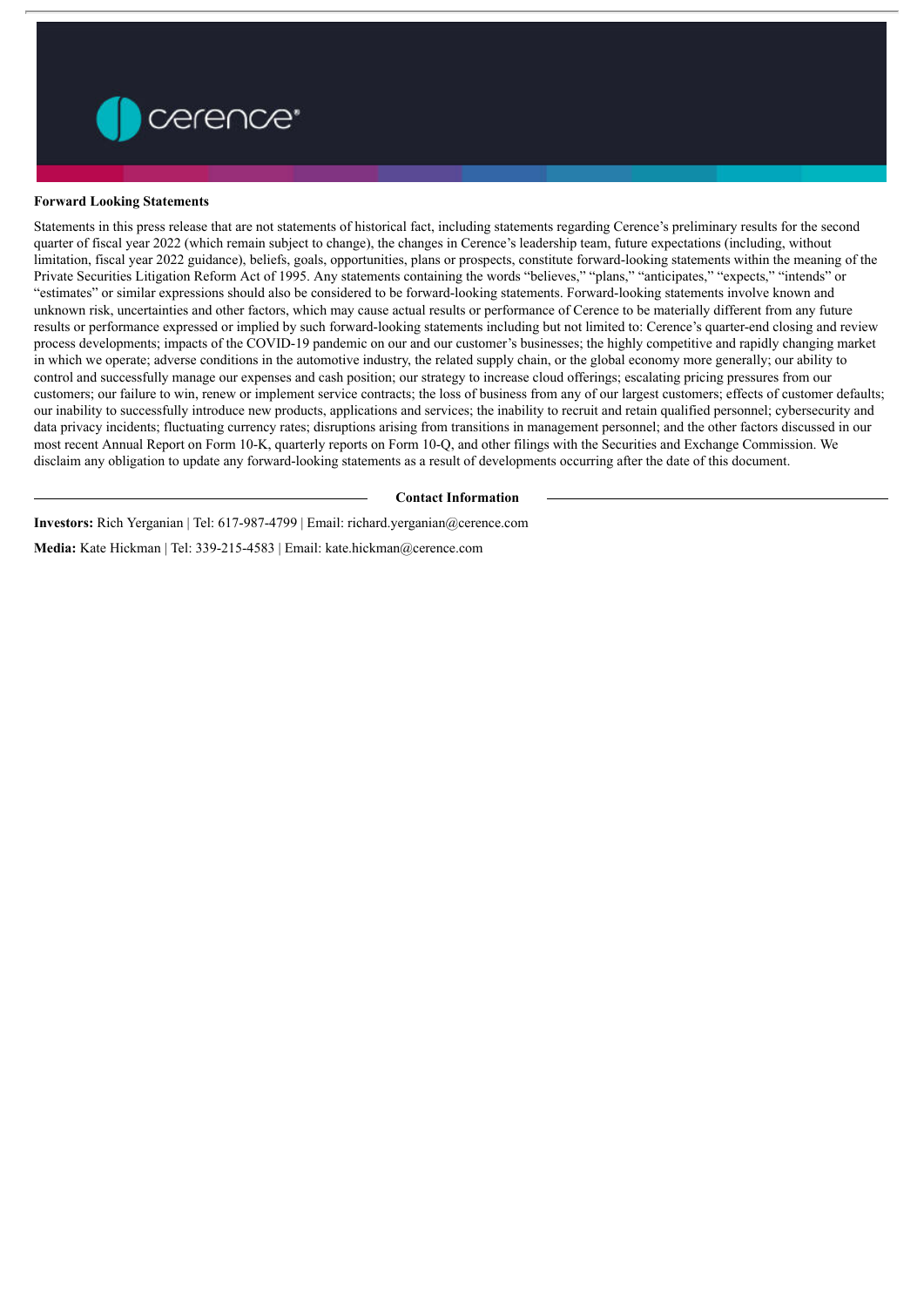Cerence<sup>®</sup>

# **Reconciliations of GAAP Financial Measures to Non-GAAP Financial Measures**

(unaudited - in thousands)

|                                    | O <sub>2</sub> 2022 |            |
|------------------------------------|---------------------|------------|
|                                    | Low                 | High       |
| <b>GAAP</b> revenue                | \$85,500            | \$86,500   |
| <b>GAAP</b> gross profit           | \$61,170            | \$62,300   |
| Stock-based compensation           | 1,550               | 1,650      |
| Amortization of intangible assets  | 850                 | 950        |
| <b>Non-GAAP</b> gross profit       | \$63,570            | \$64,900   |
| <b>GAAP</b> gross margin           | 71.5%               | 72.0%      |
| <b>Non-GAAP</b> gross margin       | 74.4%               | 75.0%      |
| <b>GAAP</b> net income             | (800)<br>S.         | (300)<br>S |
| Stock-based compensation           | 10,800              | 11,000     |
| Amortization of intangible assets  | 3,900               | 4,100      |
| Restructuring and other costs, net | 500                 | 500        |
| Depreciation                       | 2,300               | 2,350      |
| Total other income (expense), net  | (3,300)             | (3,350)    |
| Provision for income taxes         | 3,400               | 3,500      |
| <b>Adjusted EBITDA</b>             | \$23,400            | \$24,500   |

## **Contact Information**

**Investors:** Rich Yerganian | Tel: 617-987-4799 | Email: richard.yerganian@cerence.com